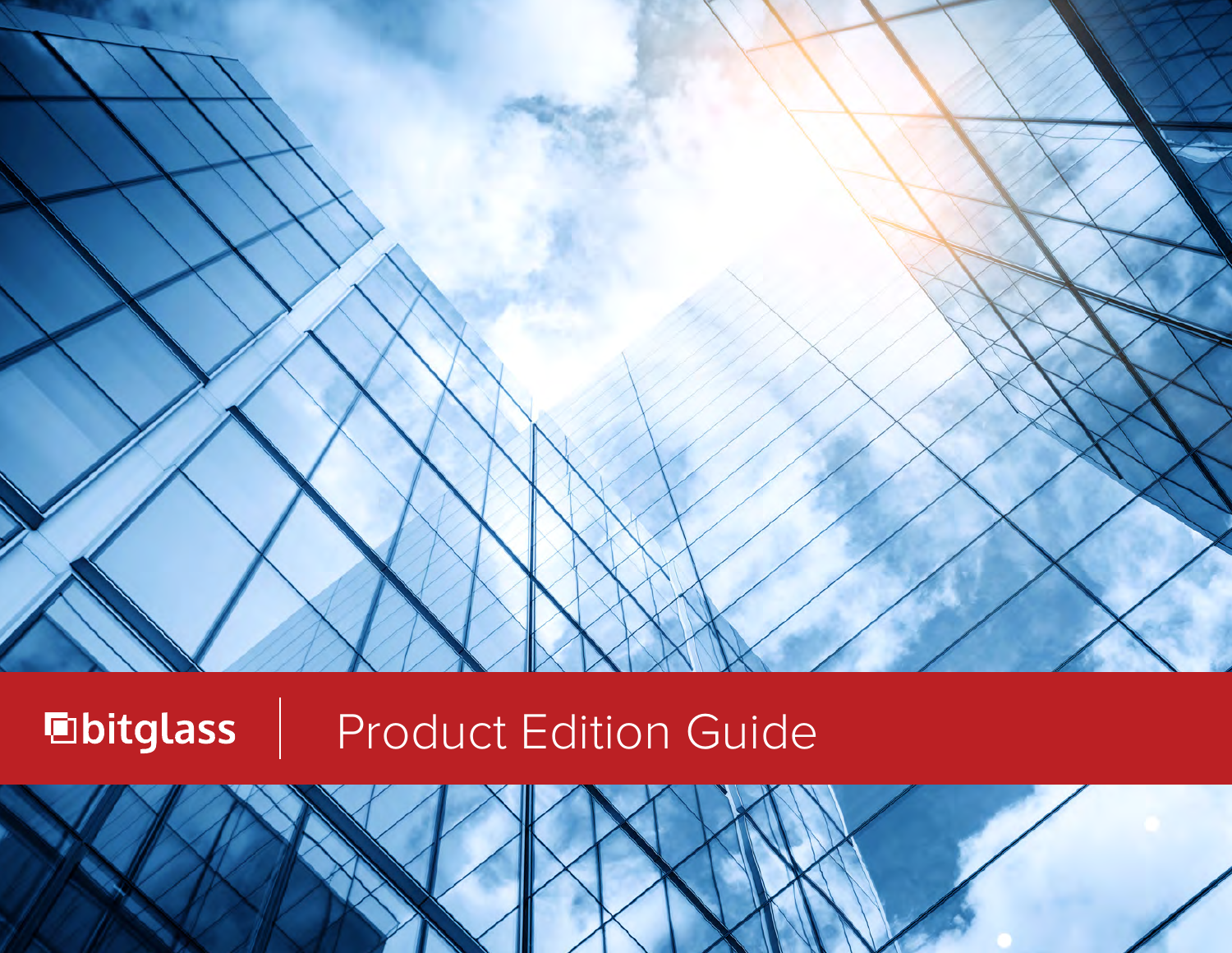**Bitglass' cloud access security broker (CASB) is a multi-faceted platform with a comprehensive suite of security capabilities. Consequently, Bitglass offers customers a variety of distinct product editions that are designed to address specific security use cases through relevant tools. Detail on each of these editions is provided on the following pages.**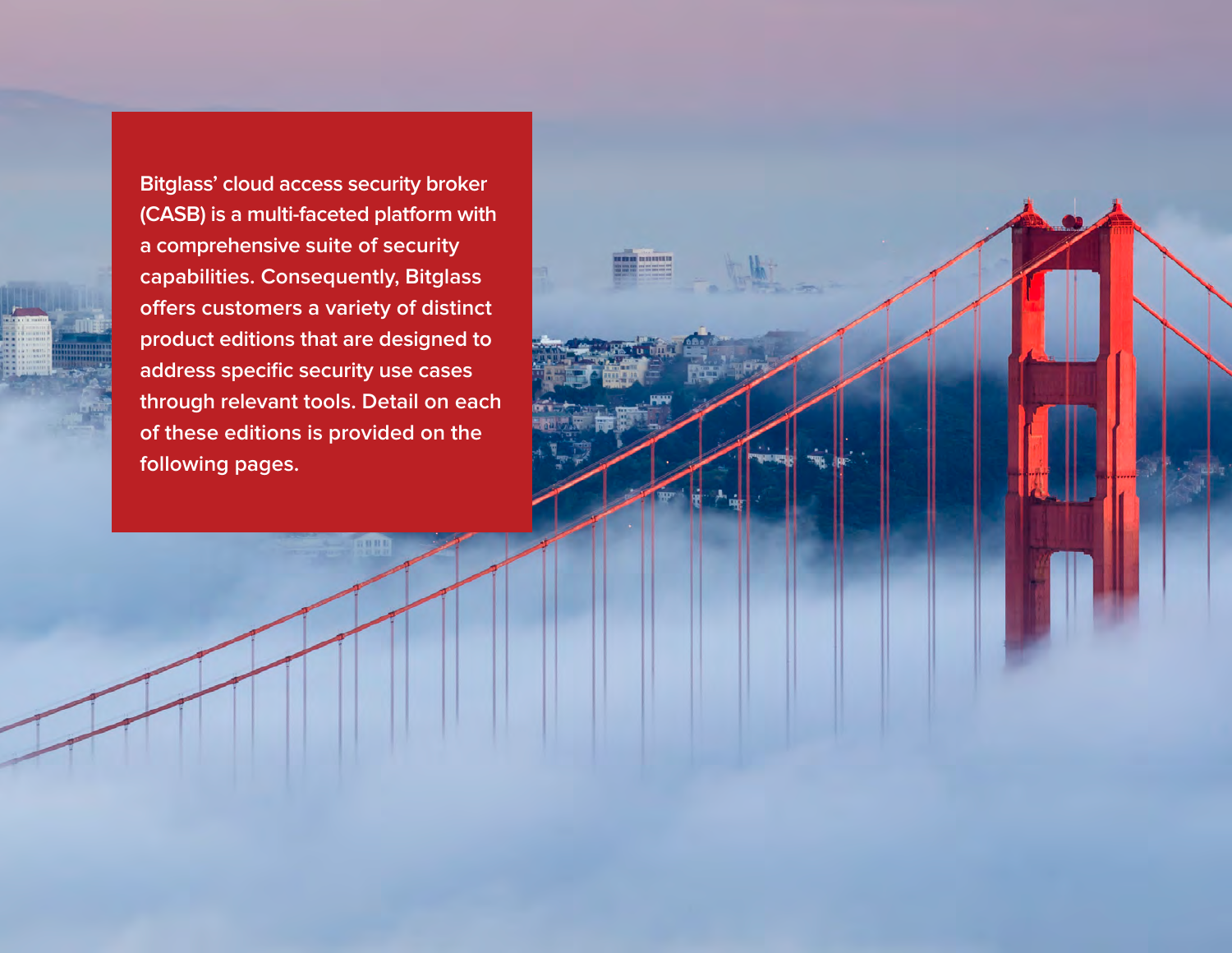#### **Description**

• API Edition provides out-of-band visibility and control for data at rest within cloud applications. It is useful for detecting and securing sensitive data in the cloud when real-time protections at access are not required.

#### **Architecture**

 $\langle \gamma \rangle$ 

• Integration with application programming interfaces (APIs).

#### **Data Protection**

• Data loss prevention (DLP) detects sensitive data at rest and enforces policies including quarantine, create copy, remove share, and alert.

### **Threat Protection**

• Add-On: Detect and remediate known and zero-day malware at rest within cloud apps through behavior-based threat detection powered by Cylance.



 $\triangle$ 

#### **Visibility**

• Cross-app visibility and analytics provide a comprehensive view of user and file activity, offer reports, and enable audit.

| Licen: |
|--------|
| Pricir |

- Pricing is per application. This can be done in a three-app or a five-app bundle.
- Contracts come with twelve, twenty-four, or thirty-six month terms.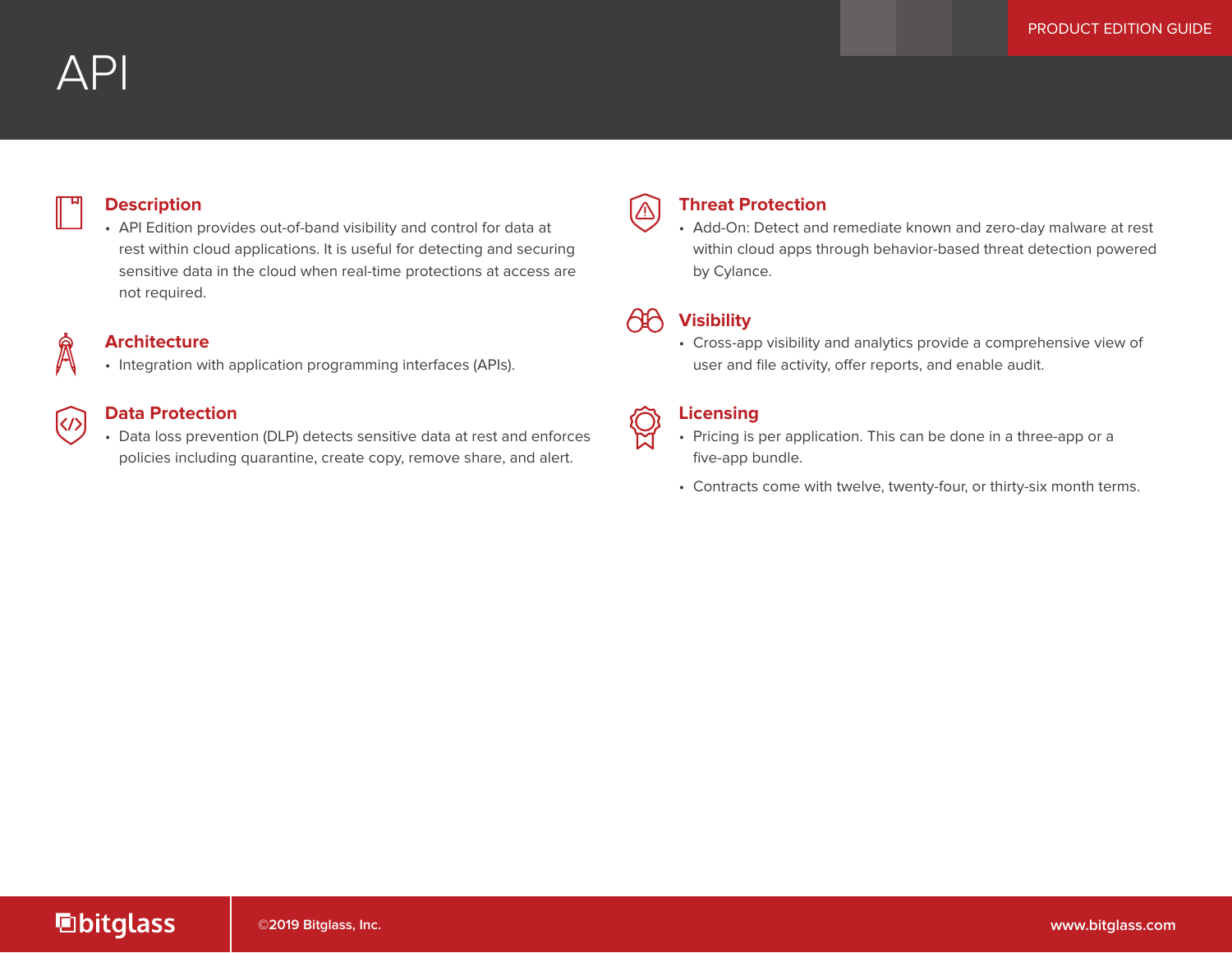# Mobile

#### **Description**

# • Mobile Edition secures data flowing to mobile devices and agentlessly

- provides basic mobile device management (MDM) functionality. This edition is ideal in organizations that have remote and mobile employees using personal and mobile devices.
- Mobile Edition's protections are applicable to mail, calendar, and contacts only—native, ActiveSync mail clients are required.

#### **Architecture**

• An agentless, ActiveSync proxy secures any device and enforces realtime security.

#### **Data Protection**

|</>

- Contextual access control governs data access through variables such as managed vs unmanaged device, user group, geographical location, access method, application, and more.
- Data loss prevention (DLP) detects sensitive data in transit and enforces policies including allow, block, enforce digital rights management (DRM), and redact.
- Agentless MDM functionality such as PIN code enforcement, screen timeouts, selective wipe for removing corporate data from devices, device encryption, and full wipe for removing all data from devices.

### **Threat Protection**

- User and entity behavior analytics (UEBA) scrutinize user behavior to detect suspicious activity.
- Add-On: Detect and remediate known and zero-day malware in transit from mobile devices through behavior-based threat detection powered by Cylance.

### **Visibility**

 $\Delta$ 

• Visibility and analytics provide a comprehensive view of user and file activity, offer reports, and enable audit.

- Pricing is per user per year—it is not per device, as a single user may have multiple devices that she or he uses to access data.
	- Contracts come with twelve, twenty-four, or thirty-six month terms.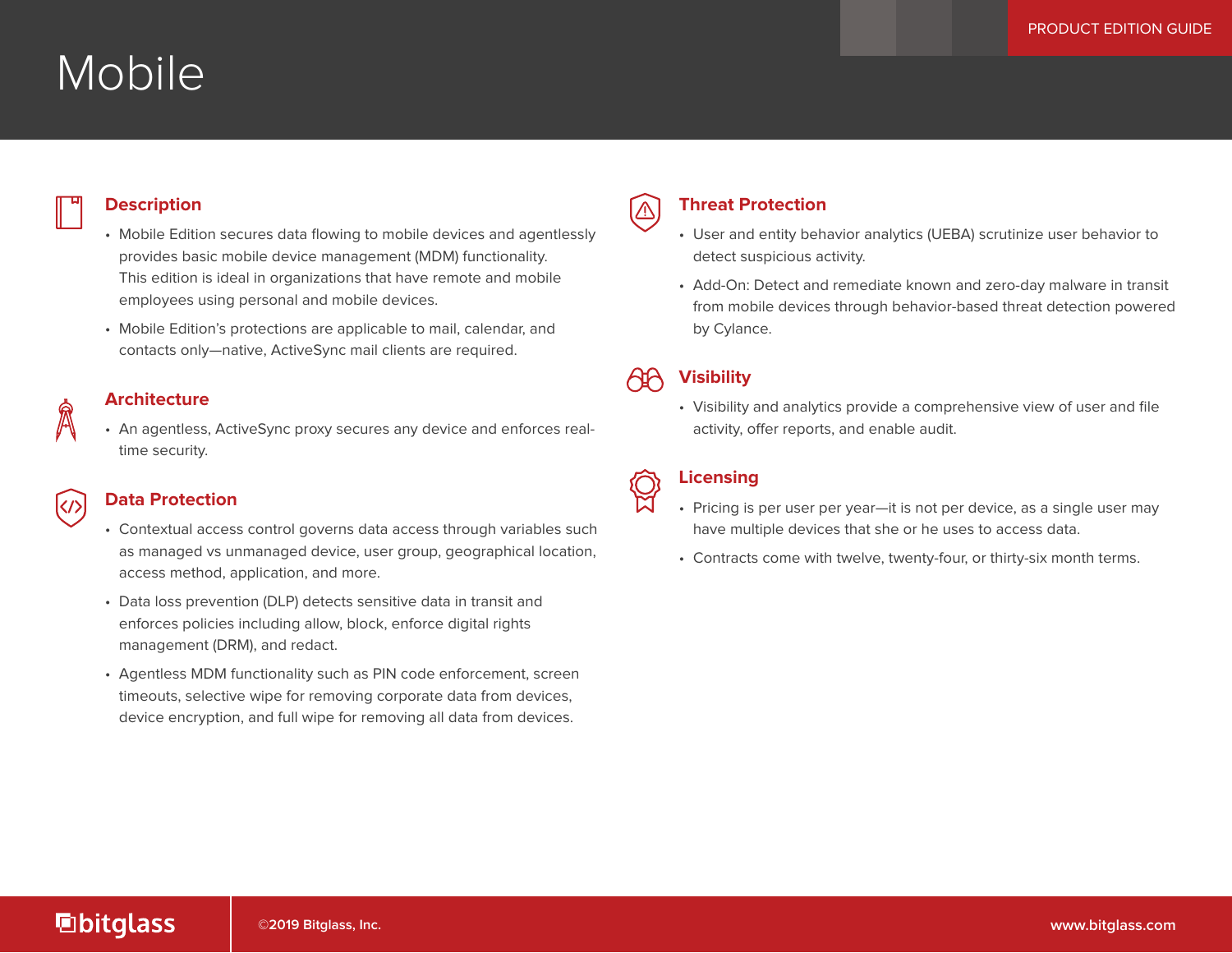# Standard

#### **Description**

- Standard is used for securing sanctioned, or managed, applications and gets inline via single sign-on. Standard protects data as it is stored and accessed in any app, whether it is a major SaaS app, a less popular or long-tail SaaS app, a custom application, or something else.
- Standard Edition contains all of API Edition's capabilities as well as more advanced, real-time security at access via proxy for any device. It provides comprehensive data protection, threat protection, visibility, and identity and access management—wherever data goes.
- File-level encryption is included.
- When securing Office 365 or G Suite, Standard includes everything in Mobile Edition, including basic MDM functionality in an agentless format.

#### **Architecture**

- Out-of-band visibility and control via integration with APIs.
- In-line agentless proxies secure any device and enforce real-time security.
- Forward proxies secure managed devices and enforce real-time security.

#### **Data Protection:**

 $\langle \rangle$ 

- Contextual access control governs data access through variables such as device type, job function, geographical location, and custom factors.
- Data loss prevention (DLP) secures sensitive data in transit through policies like allow, block, enforce digital rights management (DRM), encrypt, and redact, and secures data at rest via quarantine, create copy, encrypt, remove share, and alert.
- File-level encryption adds an extra layer of security for sensitive information in the cloud.

#### **Threat Protection**

- User and entity behavior analytics (UEBA) scrutinize user behavior to detect suspicious activity.
- Add-On: Detect and remediate known and zero-day malware at rest within cloud apps or in transit through behavior-based threat detection powered by Cylance.

#### **Identity**

 $\bigwedge$ 

 $\left( 0\right)$ 

∕¥

- Native single sign-on (SSO) functionality authenticates users across the enterprise cloud footprint.
- Session management imposes controls on a user's cloud app sessions in order to prevent account hijacking.
- Step-up multi-factor authentication automatically seeks additional verification under risky or suspicious circumstances—via a hardware token, an SMS token, or a third-party tool like Google Authenticator.

#### **Visibility**

• Cross-app visibility and analytics provide a comprehensive view of user and file activity, offer reports, and enable audit.

#### **Licensing**

- Pricing is per user per year—it is not per device, as a single user may have multiple devices that she or he uses to access data.
- Standard Edition can be purchased for a three-app bundle, a five-app bundle, or an unlimited number of apps.
- Contracts come with twelve, twenty-four, or thirty-six month terms.

## **E**bitglass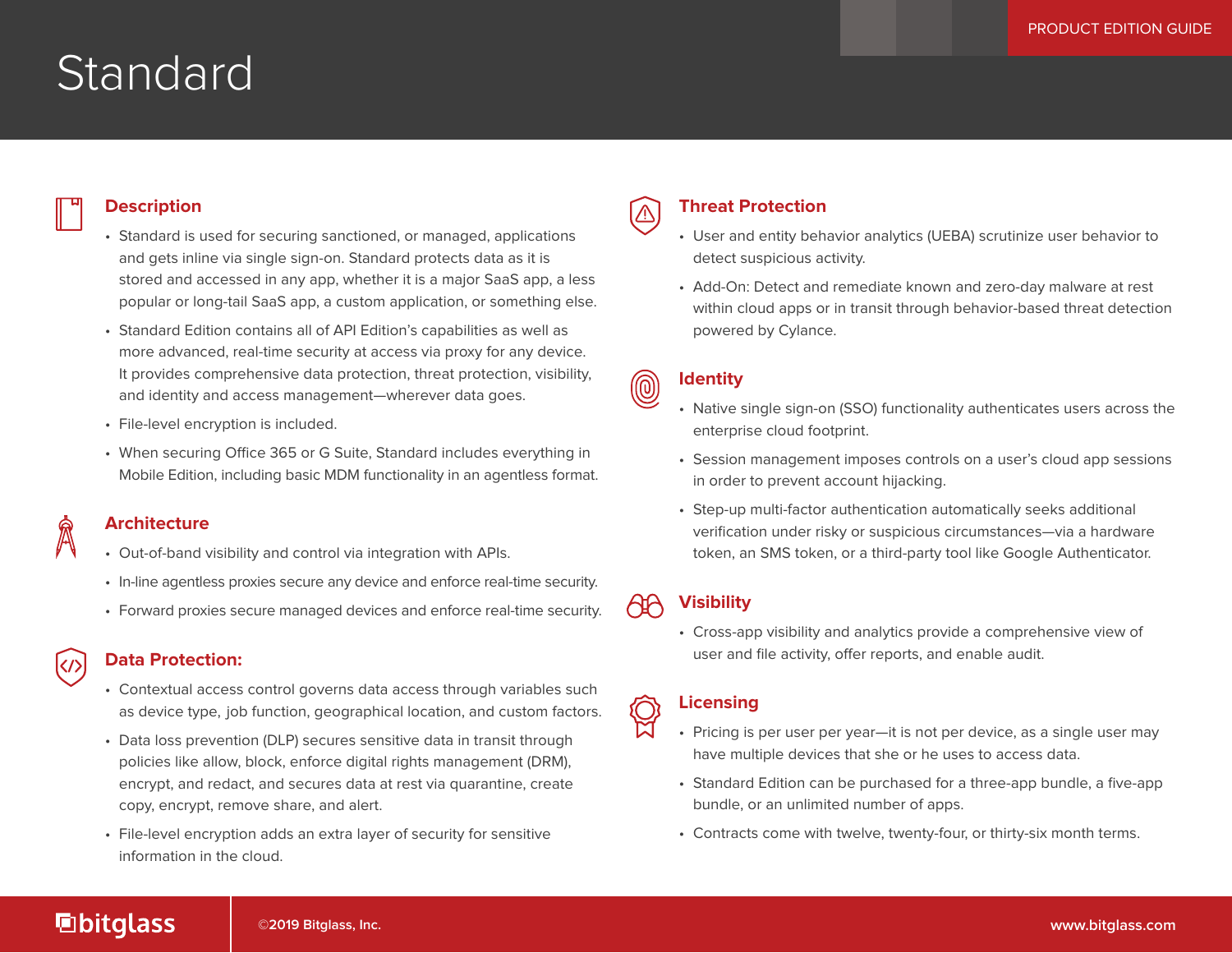# **Enterprise**

#### **Description**

- Enterprise is used for securing sanctioned, or managed, applications and gets inline via single sign-on. Enterprise Edition protects data as it is stored and accessed in any type of app, whether it is a major SaaS app, a less popular long-tail SaaS app, a custom application, or something else. It secures any device, whether managed or unmanaged.
- Enterprise Edition is perfect for highly security conscious organizations. It contains field-level encryption and everything within Standard Edition and API Edition.
- When Office 365 or G Suite is secured, Mobile Edition's agentless MDM capabilities are included with Enterprise.

#### **Architecture**

- Out-of-band visibility and control via integration with APIs.
- In-line agentless proxies secure any device and enforce real-time security.
- Forward proxies secure managed devices and enforce real-time security.

#### **Data Protection:**

 $|<\rangle$ 

- Contextual access control governs data access through variables such as device type, job function, geographical location, and custom factors.
- Data loss prevention (DLP) secures sensitive data in transit through policies like allow, block, enforce digital rights management (DRM), encrypt, and redact, and secures data at rest via quarantine, create copy, encrypt, remove share, and alert.
- Full-strength file-level encryption adds an extra layer of security for sensitive information.
- Full-strength field-level encryption that enables search and sort secures data at rest within cloud apps like Salesforce and ServiceNow, as well as any custom application.
- Regional data sequestration encrypts sensitive cloud data and decrypts it only for users in authorized locations like the country of the data's origin—perfect for complying with data sovereignty requirements.

#### **Threat Protection**

- User and entity behavior analytics (UEBA) scrutinize user behavior to detect suspicious activity.
- Add-On: Detect and remediate known and zero-day malware at rest within cloud apps or in transit through behavior-based threat detection powered by Cylance.

#### **Identity**

 $\bigwedge$ 

0

- Native single sign-on (SSO) functionality authenticates users across the enterprise cloud footprint.
- Session management imposes controls on a user's cloud app sessions in order to prevent account hijacking.
- Step-up multi-factor authentication automatically seeks additional verification under risky or suspicious circumstances – via a hardware token, an SMS token, or a third-party tool like Google Authenticator.

### **Visibility**

• Cross-app visibility and analytics provide a comprehensive view of user and file activity, offer reports, and enable audit.

#### **Licensing**

- Pricing is per user per year—it is not per device, as a single user may have multiple devices that she or he uses to access data.
- Enterprise Edition can be purchased for a single application, a five-app bundle, or an unlimited number of apps.
- Contracts come with twelve, twenty-four, or thirty-six month terms.

## **E**bitglass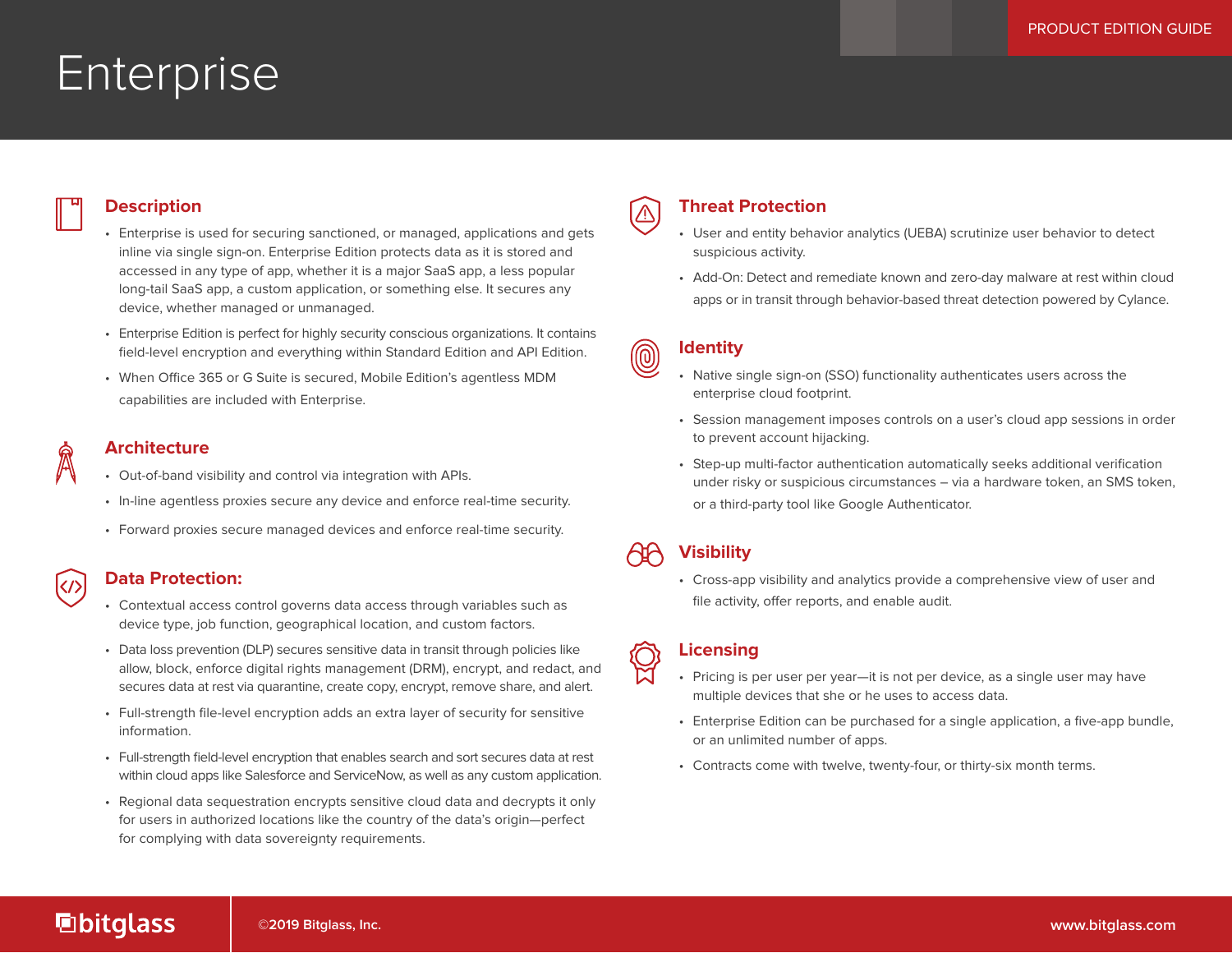# IaaS

#### **Description**

- IaaS Edition defends platforms like AWS, Azure, and GCP. With Bitglass, govern access to management consoles and detect and secure sensitive data at rest within tools like S3 and Blob.
- IaaS edition is available for private clouds.



#### **Architecture**

• Out-of-band visibility and control via integration with APIs.

## $\ket{\zeta/}$

#### **Data Protection:**

- Data loss prevention (DLP) secures sensitive data in transit from IaaS platforms to any device, and secures data at rest within services such as S3 via quarantine, create copy, encrypt, remove share, and alert.
- Full-strength file-level encryption adds an extra layer of security for sensitive information.

#### **Threat Protection**

• Add-On: Detect and remediate known and zero-day malware at rest within the cloud or in transit through behavior-based threat detection powered by Cylance.

### **Visibility**

 $\bigwedge$ 

- Cross-cloud visibility and analytics provide a comprehensive view of user and file activity, offer reports, and enable audit.
- Add-On: Cloud security posture management (CSPM) allows you to detect costly IaaS misconfigurations as defined by various benchmarks such as CIS, HIPAA, and PCI DSS. Custom benchmarks are also available.

- Pricing is per gigabyte of data scanned within IaaS platforms secured.
- Contracts come with twelve, twenty-four, or thirty-six month terms.
- For the CSPM add-on, pricing is per tenant.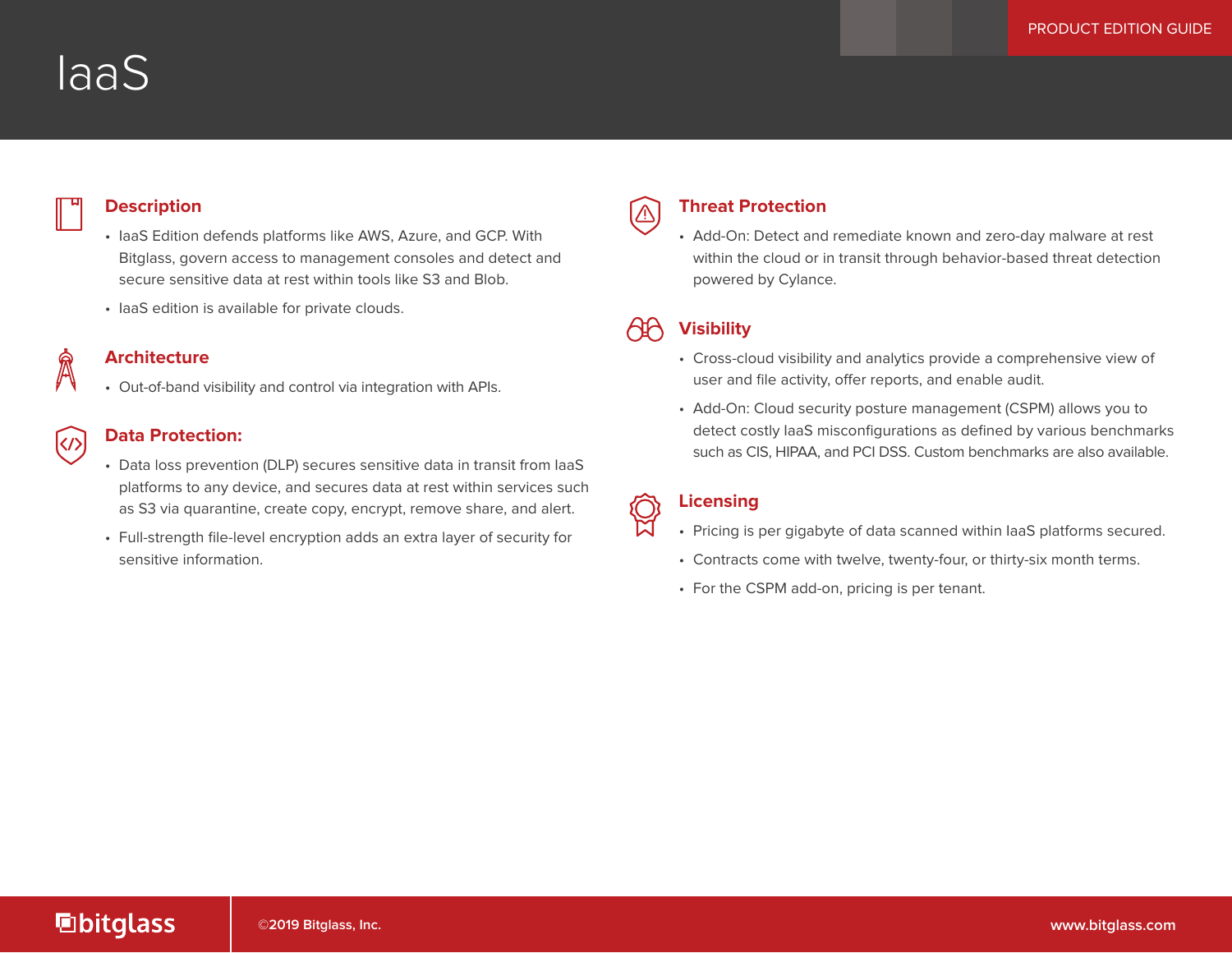# **Discovery**

#### **Description**

- Bitglass' Zero-day Shadow IT Discovery is used to identify the unmanaged apps that employees are using—without IT's approval—to store and process corporate data.
- Applications are automatically evaluated across various security factors and compliance frameworks, and are then given trust scores. In this way, IT departments can know which apps to block and which apps to safely enable.

#### **Architecture**

- Out-of-band visibility requiring that firewall or proxy logs are fed to the CASB.
- Forward proxy installations on managed devices used to access shadow IT.

#### **AA Visibility**

• Shadow IT discovery that leverages Bitglass' library of 500,000 cloud apps and employs machine learning to evaluate new apps automatically.

- Pricing is per user per year—it is not per device, as a single user may have multiple devices that she or he uses to access data.
	- Contracts come with twelve, twenty-four, or thirty-six month terms.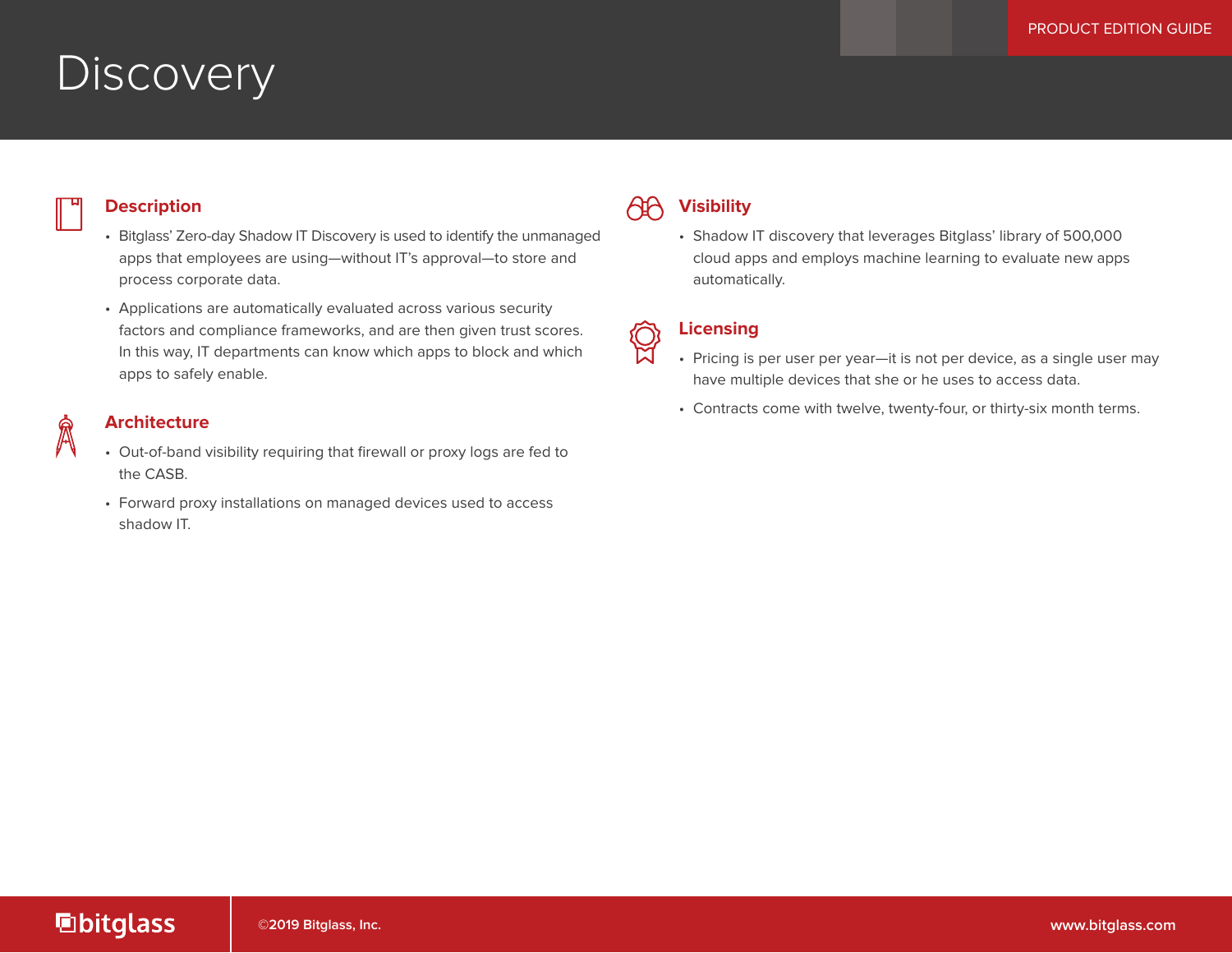# Unmanaged App Security



 $| \langle \mathcal{V} \rangle$ 

#### **Description**

- Unmanaged App Security allows organizations to take control of the unmanaged applications that are uncovered through Bitglass' Zero-day Shadow IT Discovery.
- Shadow IT can be allowed or blocked entirely. Users can also be coached to sanctioned alternatives to unmanaged applications. Additionally, Bitglass can render any application read only through machine learning and natural language processing. In this way, employees can access the tools they need, but be prevented from leaking data.

#### **Architecture**

• Forward proxies (via agent or PAC file) secure unmanaged app access on managed devices.

#### **Data Protection:**

• Contextual access control governs access through variables such as device type, job function, geographical location, and custom factors.

#### **Threat Protection**

- User and entity behavior analytics (UEBA) scrutinize user behavior to detect suspicious activity.
- Add-On: Detect and remediate known and zero-day malware at rest within the cloud or in transit through behavior-based threat detection powered by Cylance.

#### **Identity**

 $\triangle$ 

(0)

• Session management imposes controls on a user's cloud app sessions in order to prevent account hijacking.

#### **Visibility AF**

• Cross-app visibility and analytics provide a comprehensive view of user activity, offer reports, and enable audit.

- Pricing is per user per year—it is not per device, as a single user may have multiple devices that she or he uses to access data.
- Contracts come with twelve, twenty-four, or thirty-six month terms.
- This edition supports an unlimited number of applications.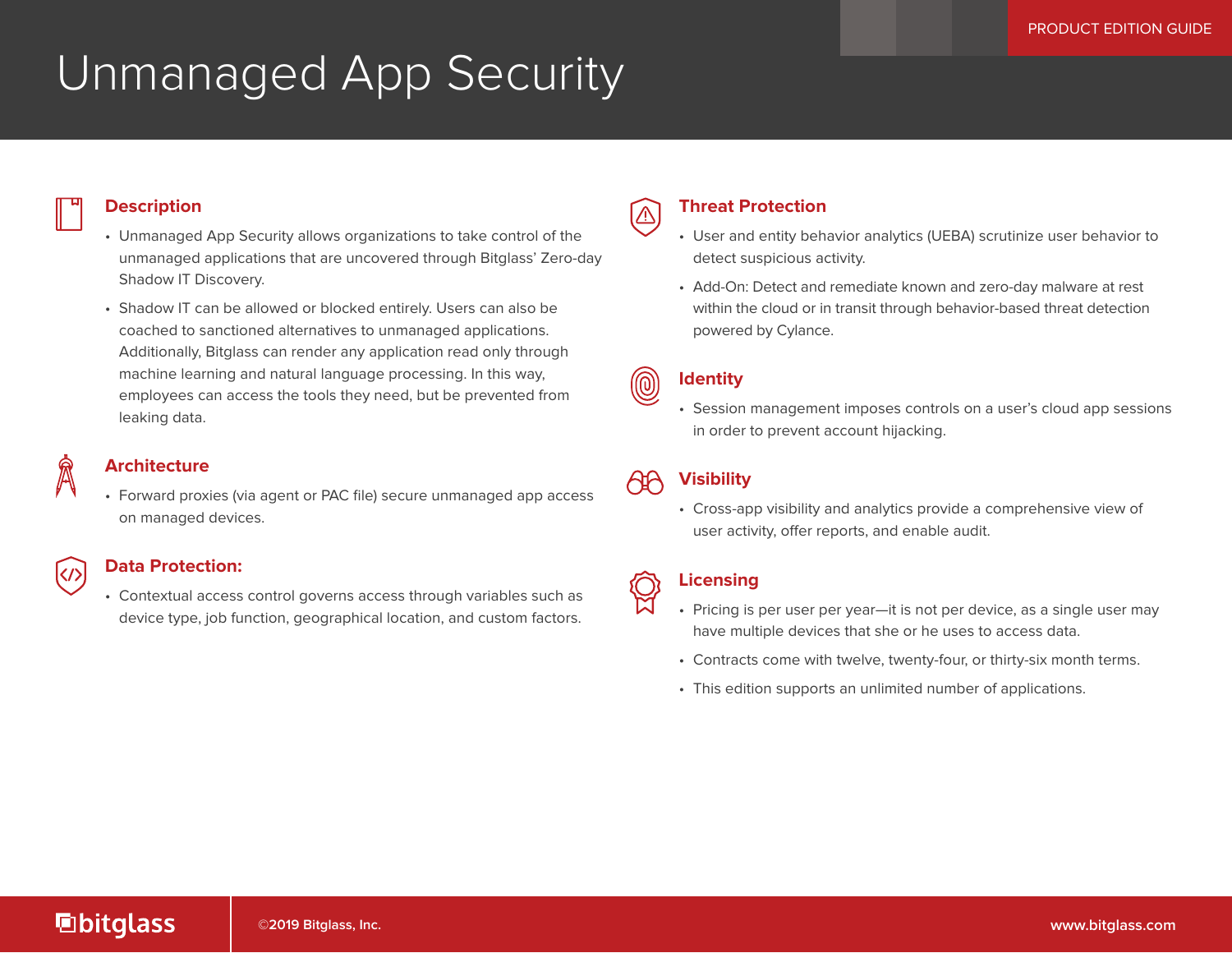# **Cloud Security Constant Security Cloud Security** Posture Management

#### **Description**

- For organizations using AWS, Azure, or GCP, Bitglass CSPM detects misconfigurations that can expose corporate data. Misconfigurations can be detected with respect to CIS, HIPAA, PCI DSS, or custom benchmarks.
- Bitglass offers manual remediation steps and provides automated correction of uncovered issues.

#### **Architecture**

• API integrations enable Bitglass to scan IaaS instances for misconfigurations.



- Pricing is per tenant.
- Contracts come with twelve, twenty-four, or thirty-six month terms.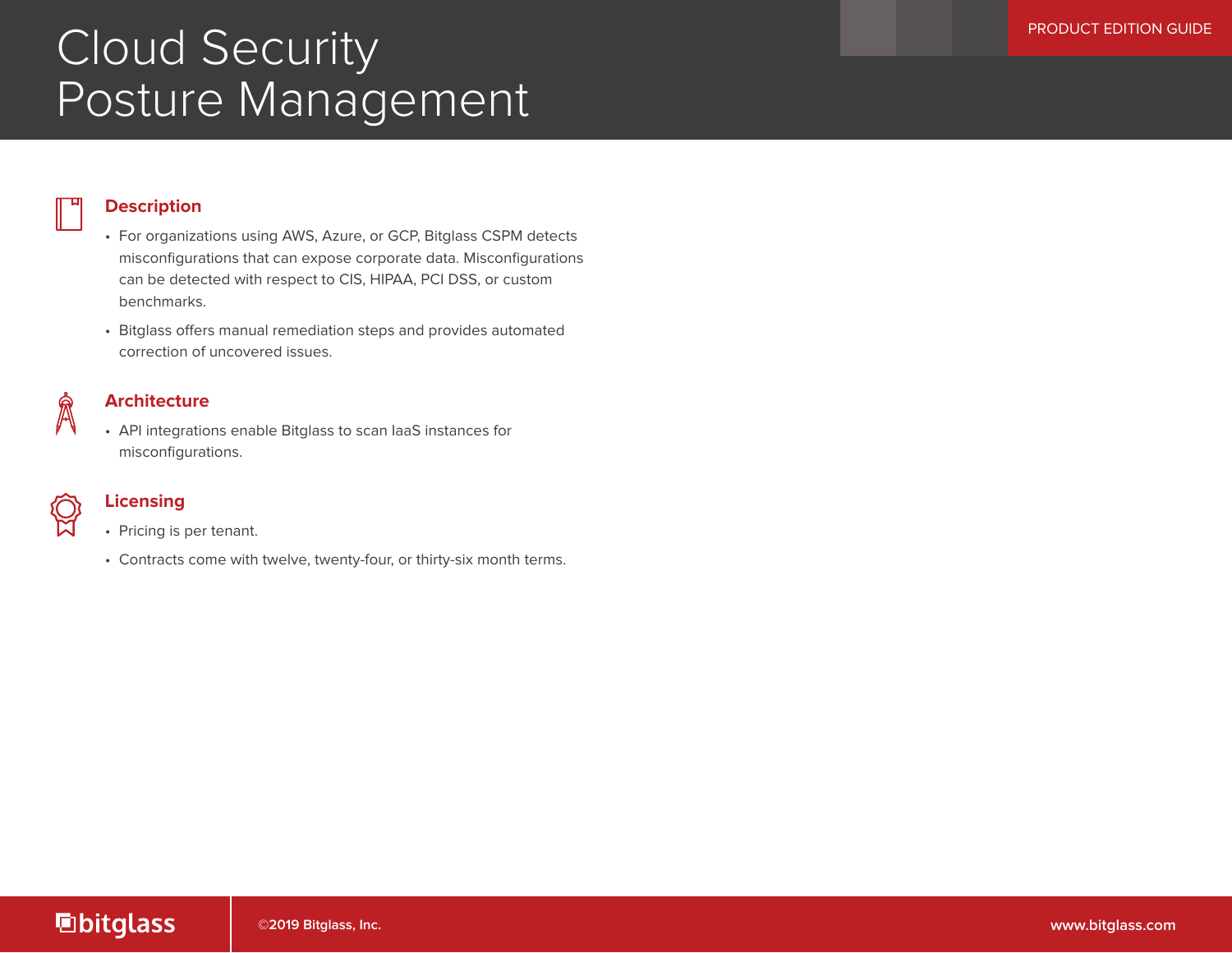# Malware Protection (Cylance) (Add-On)

#### **Description**

- Bitglass Malware Protection detects and remediates known and zeroday malware through behavior-based threat detection powered by Cylance. Files are scanned for infections at upload, at download, and at rest in the cloud.
- Malware Protection is available with all editions except for Discovery and CSPM.

### **Architecture**

- API integrations enable the detection of threats at rest in the cloud.
- In-line agentless proxies and forward proxies detect threats in transit regardless of device type.

- Pricing is per user per year—it is not per device, as a single user may have multiple devices that she or he uses to access data.
	- Contracts come with twelve, twenty-four, or thirty-six month terms.